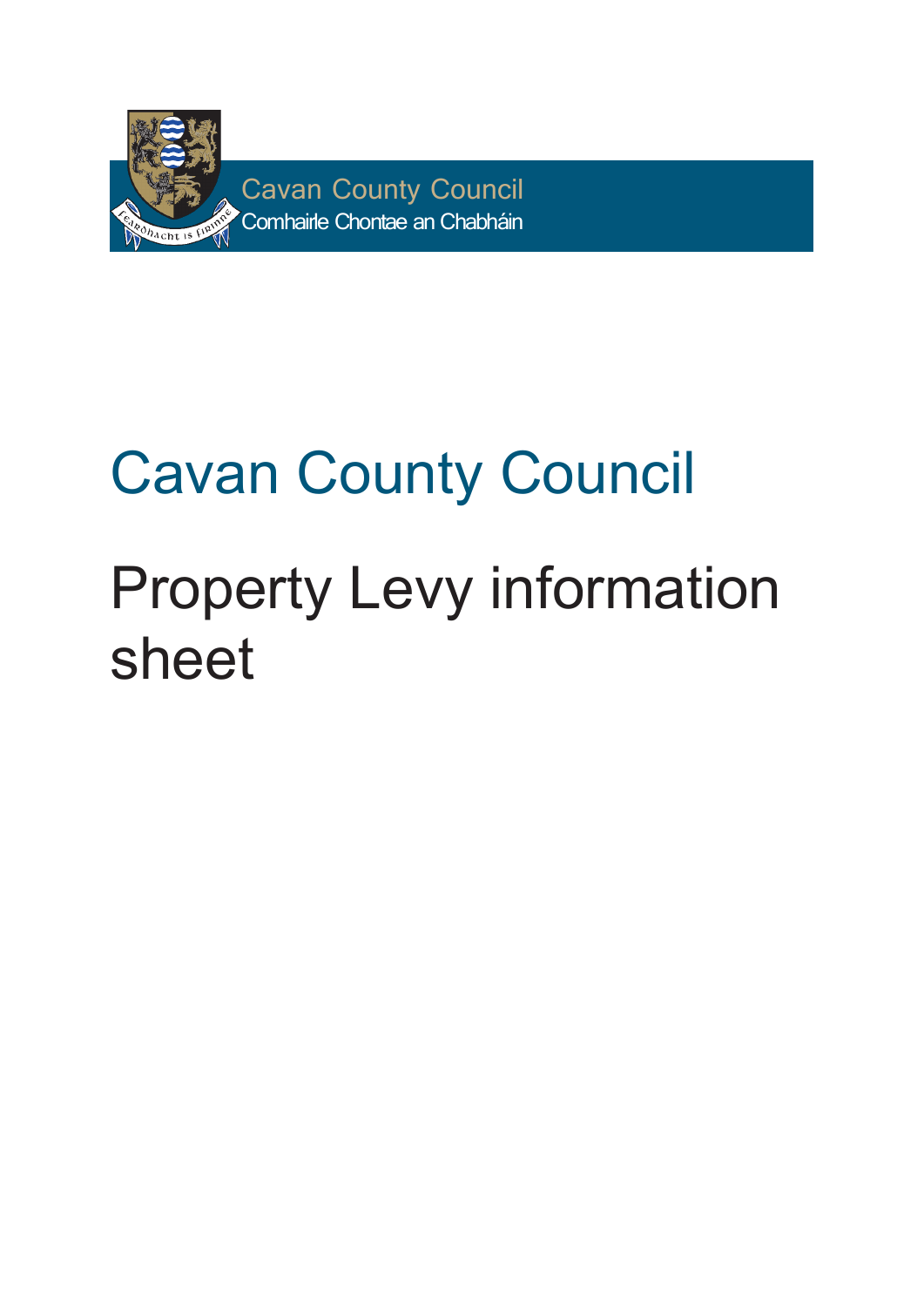# Property Levies

The following does not purport to be a legal interpretation of the law in relation to property levies; it's sole purpose is to provide basic guidance only to occupiers and landlords or immediate lessors of properties liable for a rates levy. If you require more detailed information please contact Rates Section.

# What is a Property Levy?

Section 7 of the Local Government (Business Improvement Districts) Act 2006 provides, with effect from  $25<sup>th</sup>$  December 2006, for the imposition of an entry year property levy and post entry year property levy in respect of newly erected or newly constructed relevant or qualifying property following its first entry on the valuation lists.

#### Is the charge additional to commercial rates?

No – It is only assessed until such time as the property becomes liable for commercial rates.

# How is the charge calculated?

There are two ways in which the cahrge is calculated.

#### **Entry year Property Levy**

The amount of the entry year levy is determined by the formula:

# $A \times B \times C \div D$

Where:

- A is the Annual Rate on Valuation that was determined by the rating authority for the entry year
- **• B** is the rateable valuation of the property,
- C is the number of days remaining in the entry year, beginning with the entry date and
- **D** is the total number of days in the entry year.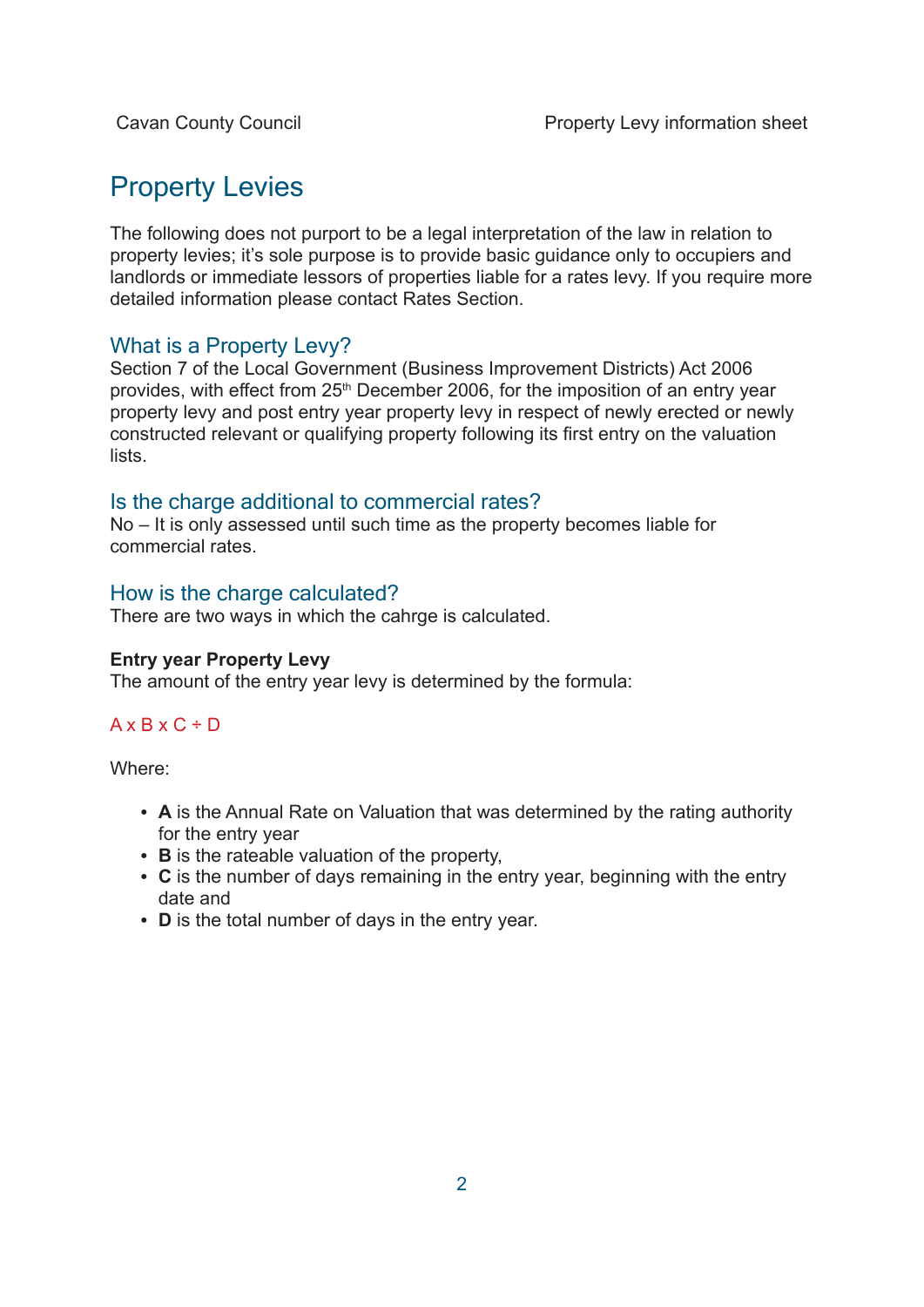#### **Post year Property Levy**

The amount of the post entry year levy is determined by the formula:

#### A x B

Where:

**• A** is the annual rate on valuation that was determined by the rating authority for the post-entry year.

and

**• B** is the rateable valuation of the property.

#### Can you give me an example?

The following example is for an entry year Property Levy.

A property which is newly constructed and capable of occupation on 1st February 2007 has been valued by the Valuation Office for rating purposes and entered on the Valuation List with effect from the 10<sup>th</sup> April 2007 with a rateable valuation of €100. The annual rate on valuation (a multiplier) determined by the Council at its annual Budget meeting for 2007 is 54.14.

The bill for the relevant portion of the year would be calculated as follows:

 $A \times B \times C \div D =$  Assessment

54.14 x 100 x 297 ÷ 365 = €4.405.37

The following example is for a post year Property Levy.

A property which is newly erected or constructed and capable of occupation on the 1<sup>st</sup> October 2007 and has been valued by the Valuation Office for rating purposes and entered on the Valuation Lists after the rating authority determines the annual rate on valuation for the post entry year at its Annual Budget Meeting for 2008, with a rateable valuation of €100 and say for example the annual rate on valuation (multiplier) is determined for 2008 at 58.00.

The bill for the relevant portion of the year would be calculated as follows:

 $A \times B$  = Assessment

 $58.00 \times 100 = \text{\textsterling}5.800.00$